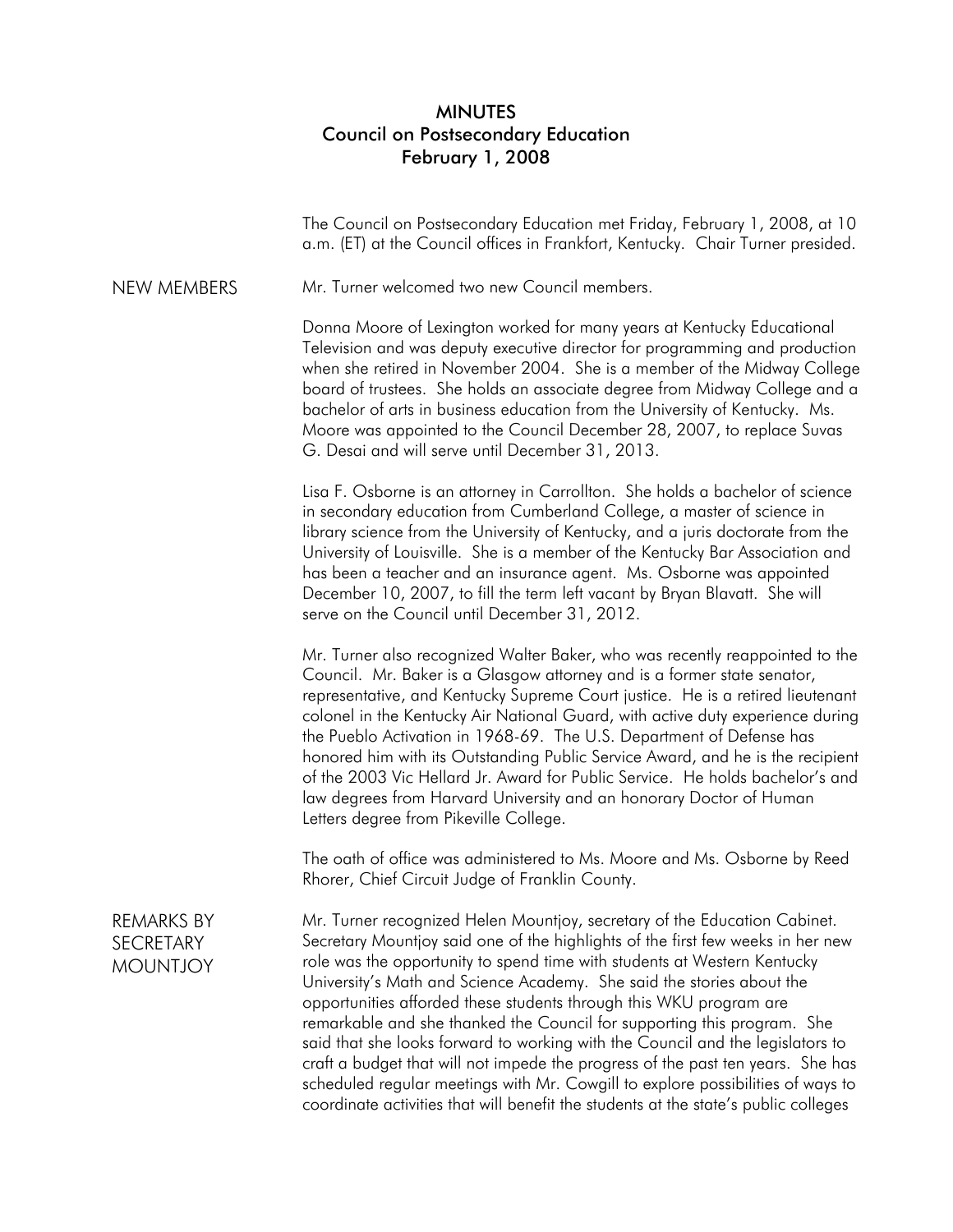|                                                                     | and universities. She said that in order to Double the Numbers the state must<br>recognize both the challenges and the commitments that are required of adult<br>learners and their families when they return to pursue postsecondary<br>education. She saluted the Council and the Council staff for putting together<br>the adult learner summit. She said that the goals of the Council and those of<br>the Beshear administration are identical in many respects. She pledged her<br>support and willingness to cooperate in any way possible to see that the spirit<br>of House Bill 1 is alive and well on every campus and is available for every<br>student in the Commonwealth.                                                                                                                                                                                                                                                                                                                                                                                                                                                                                                                                                                                                                                                                                                                                                                                                                                                                                                                                                                                                                                                                                                                                                                                |
|---------------------------------------------------------------------|-------------------------------------------------------------------------------------------------------------------------------------------------------------------------------------------------------------------------------------------------------------------------------------------------------------------------------------------------------------------------------------------------------------------------------------------------------------------------------------------------------------------------------------------------------------------------------------------------------------------------------------------------------------------------------------------------------------------------------------------------------------------------------------------------------------------------------------------------------------------------------------------------------------------------------------------------------------------------------------------------------------------------------------------------------------------------------------------------------------------------------------------------------------------------------------------------------------------------------------------------------------------------------------------------------------------------------------------------------------------------------------------------------------------------------------------------------------------------------------------------------------------------------------------------------------------------------------------------------------------------------------------------------------------------------------------------------------------------------------------------------------------------------------------------------------------------------------------------------------------------|
| <b>ROLL CALL</b>                                                    | The following Council members attended the meeting: Walter Baker, Peggy<br>Bertelsman, Kevin Canafax, Dan Flanagan, Virginia Fox, Alois Moore, Donna<br>Moore, Lisa Osborne, Ryan Quarles, Jim Skaggs, John Turner, Joe Weis, and<br>Jon Draud. John Hall, Phyllis Maclin, and Mark Wattier did not attend.                                                                                                                                                                                                                                                                                                                                                                                                                                                                                                                                                                                                                                                                                                                                                                                                                                                                                                                                                                                                                                                                                                                                                                                                                                                                                                                                                                                                                                                                                                                                                             |
| <b>APPROVAL OF</b><br><b>MINUTES</b>                                | The minutes of the November and December 2007 meetings were approved<br>as distributed.                                                                                                                                                                                                                                                                                                                                                                                                                                                                                                                                                                                                                                                                                                                                                                                                                                                                                                                                                                                                                                                                                                                                                                                                                                                                                                                                                                                                                                                                                                                                                                                                                                                                                                                                                                                 |
| <b>BUDGET &amp; FINANCE</b><br><b>POLICY GROUP</b><br><b>REPORT</b> | Mr. Flanagan reported that the Budget and Finance Policy Group met earlier<br>in the day. Discussion topics included the 2007-08 budget reduction plan,<br>the 2008-10 Executive Budget recommendation, and tuition policy<br>parameters. The policy group will meet in the coming weeks to hear<br>presentations from the institutions regarding tuition proposals for 2008-09<br>and will bring a recommendation to the full Council. The policy group also<br>reviewed the agency operating budget second quarter report.                                                                                                                                                                                                                                                                                                                                                                                                                                                                                                                                                                                                                                                                                                                                                                                                                                                                                                                                                                                                                                                                                                                                                                                                                                                                                                                                            |
| 2007-08 BUDGET<br><b>REDUCTION PLAN</b>                             | CPE Interim President Brad Cowgill said that during the final days of 2007,<br>based upon a request from the Governor and the Office of the State Budget<br>Director, the Council was required to submit a proposal to reduce its 2007-08<br>net General Fund appropriation of \$66 million by a total of 3 percent, or<br>\$1.9 million. A similar request was sent by Council staff to the institutional<br>presidents to reduce the institutional 2007-08 General Fund appropriation of<br>\$1.1 billion (net of debt service) by 3 percent, or \$32.5 million. On January<br>4, 2008, the Governor signed a General Fund Reduction Order and an<br>Executive Order directing cost-saving measures. The Council's General Fund<br>appropriation is separated into three parts - base operations, pass-through<br>programs, and strategic initiatives and incentive funding programs. Mr.<br>Cowgill said that the impact on Council base operations will require the delay<br>of critical hires within the agency and possible reductions in key statewide<br>contracts. The Council staff communicated to OSBD that if these reductions<br>were to become permanent starting in 2008-09 the Council would want the<br>flexibility to make changes to reflect a longer-term strategy and incorporate<br>additional discussions with Council members and staff. Information was<br>provided in the agenda materials about the amount of the cuts for each<br>institution. Mr. Cowgill said that the Double the Numbers goal could be<br>affected by the institutions replacing the lost revenue from a different course<br>(increasing tuition) or constricting expenditures to maintain the level of<br>progress prior to the cut which could affect the quantity and the quality of<br>programs (restricting enrollment, eliminating program offerings, diminishing |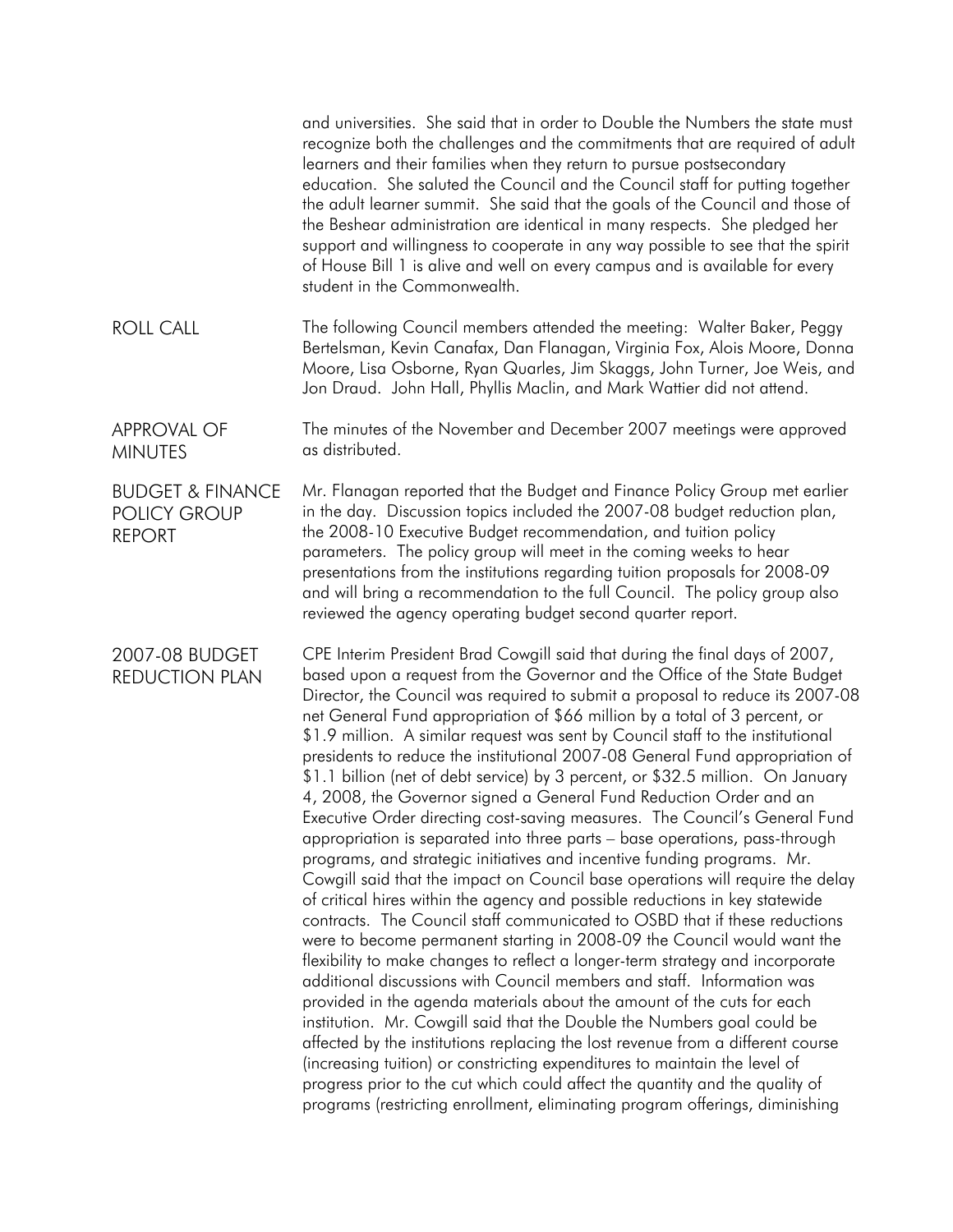the interest to participate in Kentucky programs, and pricing education beyond the reach of students). He stated that the reductions will take postsecondary education back to the level of funding prior to reform in 1998 thereby reversing the progress that has been made and putting in jeopardy the progress in enrollment.

2008-10 EXECUTIVE BUDGET RECOMMENDATION Governor Steve Beshear released his 2008-10 Executive Budget recommendation January 29. Due to an unprecedented and challenging fiscal environment for the Commonwealth, the Governor recommended significant cuts in many areas of state government. Postsecondary and adult education received the worst-case scenario with a 12 percent budget reduction in 2008-10, which is in addition to the 3 percent reduction in FY08. The Executive Budget also recommended a decrease of 12 percent (approximately \$7 million) for Council General Funds for agency operations, pass-through programs, and strategic initiatives and funding programs. Kentucky's two major need-based student financial aid programs, the College Access Program and the Kentucky Tuition Grant Program, were spared from spending reductions in both years of the 2008-10 biennium, but the Kentucky Educational Excellence Scholarship (KEES), the merit-based program, was reduced by approximately \$13 million in 2008-10. A staff analysis of the 2008-10 Executive Budget recommendation, including the fiscal environment, institutional operations, Council operations, capital, and financial aid, was included in the agenda book.

> Ms. Bertelsman gave a report from the Quality and Accountability Policy Group.

The policy group reviewed the draft 2006-07 accountability report. The format for this year's report has been changed to enhance readability. Statewide and institutional indicators have been incorporated into one graphics-intensive document. When possible, ten years of trend data are displayed to illustrate progress made since the beginning of reform. The report showed that the state has made progress in 17 of 26 statewide and institutional key indicators of progress. Council members were asked to review and submit comments about the draft report. The final report will be distributed later in the month and will be available on the Council's Web site.

The policy group also discussed the change in the method for calculating enrollment at Kentucky's institutions. In the past the Council has calculated full-time equivalency (FTE) as the number of full-time students plus one-third of the number of part-time students to obtain an FTE estimate that is compared with benchmark institutions. With the move away from benchmark funding, the Council has shifted to a calculation based on actual student credit hour production. This move has been made to better align the

Council's methodology with other states and the Southern Regional Education Board.

QUALITY & ACCOUNTABILITY POLICY GROUP REPORT

2006-07 ACCOUNTABILITY REPORT

FTE CALCULATIONS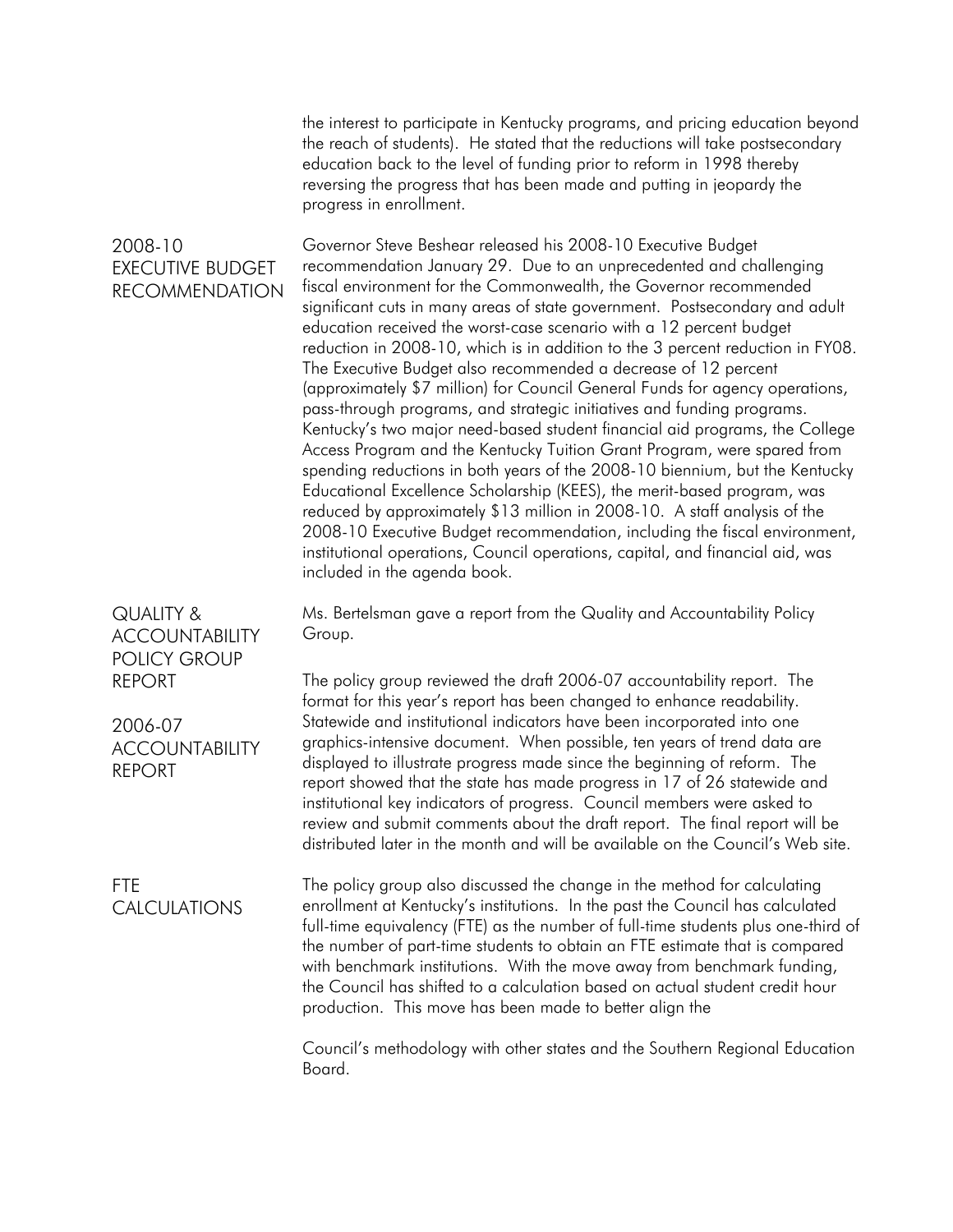| <b>TRANSFER</b>                                                                                                  | Ms. Bertelsman said that transfer continues to be a topic of discussion for the<br>policy group. There continues to be a perception that many students are not<br>able to transfer their hours from KCTCS institutions to four-year institutions.<br>She asked the Council staff to prepare a presentation about transfer to share<br>at a future meeting.                                                                                                                                                                                                                                                                                                                                                                                                                                                                                                                                                                                                                                                                                       |
|------------------------------------------------------------------------------------------------------------------|--------------------------------------------------------------------------------------------------------------------------------------------------------------------------------------------------------------------------------------------------------------------------------------------------------------------------------------------------------------------------------------------------------------------------------------------------------------------------------------------------------------------------------------------------------------------------------------------------------------------------------------------------------------------------------------------------------------------------------------------------------------------------------------------------------------------------------------------------------------------------------------------------------------------------------------------------------------------------------------------------------------------------------------------------|
| <b>POSTSECONDARY</b><br><b>EDUCATION WORK</b><br><b>GROUP ON ACCESS</b><br><b>TO ACADEMIC</b><br><b>PROGRAMS</b> | Ms. Bertelsman said that the policy group discussed the Postsecondary<br>Education Work Group on Access to Academic Programs, approved by the<br>Council at its May 2007 meeting. The group is charged with reviewing state<br>policies related to postsecondary centers established in 1997 by House Bill 1,<br>extended campuses, and approval of postsecondary programs. Work group<br>membership includes representatives of CPE, the Council's Committee on<br>Equal Opportunities, KCTCS, KDE, public and independent postsecondary<br>institutions, and the private sector.                                                                                                                                                                                                                                                                                                                                                                                                                                                               |
| ED.D. PROPOSALS                                                                                                  | The policy group also received an update on the review of the proposals from<br>EKU, WKU, and NKU to offer a doctorate in educational leadership. A<br>committee is reviewing the proposals and recommendations are expected in<br>the near future.                                                                                                                                                                                                                                                                                                                                                                                                                                                                                                                                                                                                                                                                                                                                                                                              |
| LEGISLATIVE UPDATE                                                                                               | A list of bills related to postsecondary and adult education being considered<br>by the 2008 General Assembly was provided for information.                                                                                                                                                                                                                                                                                                                                                                                                                                                                                                                                                                                                                                                                                                                                                                                                                                                                                                      |
| <b>DEGREE</b><br><b>PROGRAM</b><br><b>ELIGIBILITY</b>                                                            | The Council reviewed the results of the Kentucky Plan for Equal Opportunities<br>2008 degree program eligibility report. This annual report card measures<br>institutional success in enrolling, retaining, and hiring African Americans and<br>requires that each university maintain current performance or improve in order<br>to be eligible to propose new degree programs. The report showed that all<br>eight public universities and 15 community and technical colleges qualify to<br>propose new degree programs, as compared to seven universities and 12<br>community and technical colleges in 2007. Sherron Jackson with the Council<br>staff noted that this is the first time since 1993 that all eight public universities<br>and this many community and technical colleges have qualified at the highest<br>level of performance. He commended the institutions for their efforts and<br>challenged them to continue to perform at this level.                                                                                |
| P-16 COUNCIL<br><b>REPORT:</b><br><b>FOCUS ON</b><br><b>ALIGNMENT</b>                                            | Dianne Bazell with the Council staff and Jeanne Ferguson, chair of the P-16<br>Council, gave the report from the P-16 Council which focused on alignment.<br>Since its creation in 1999, the P-16 Council has focused heavily on alignment<br>of K-12 and postsecondary curricular and assessment standards. From 2001<br>to 2004, Kentucky participated as a pilot state in the American Diploma<br>Project and helped identify benchmarks of college- and workplace-readiness.<br>In 2004, the Council developed a statewide postsecondary placement policy<br>whereby knowledge and skills in English and mathematics were correlated<br>with ACT subscores. These standards and an additional standard in reading<br>were put into regulation in 2007. Kentucky Adult Education began revising its<br>adult education curriculum to meet these college and skilled-workplace<br>expectations. In 2006, the Kentucky Department of Education revised its Core<br>Content for Assessment standards in light of these expectations. In 2004 and |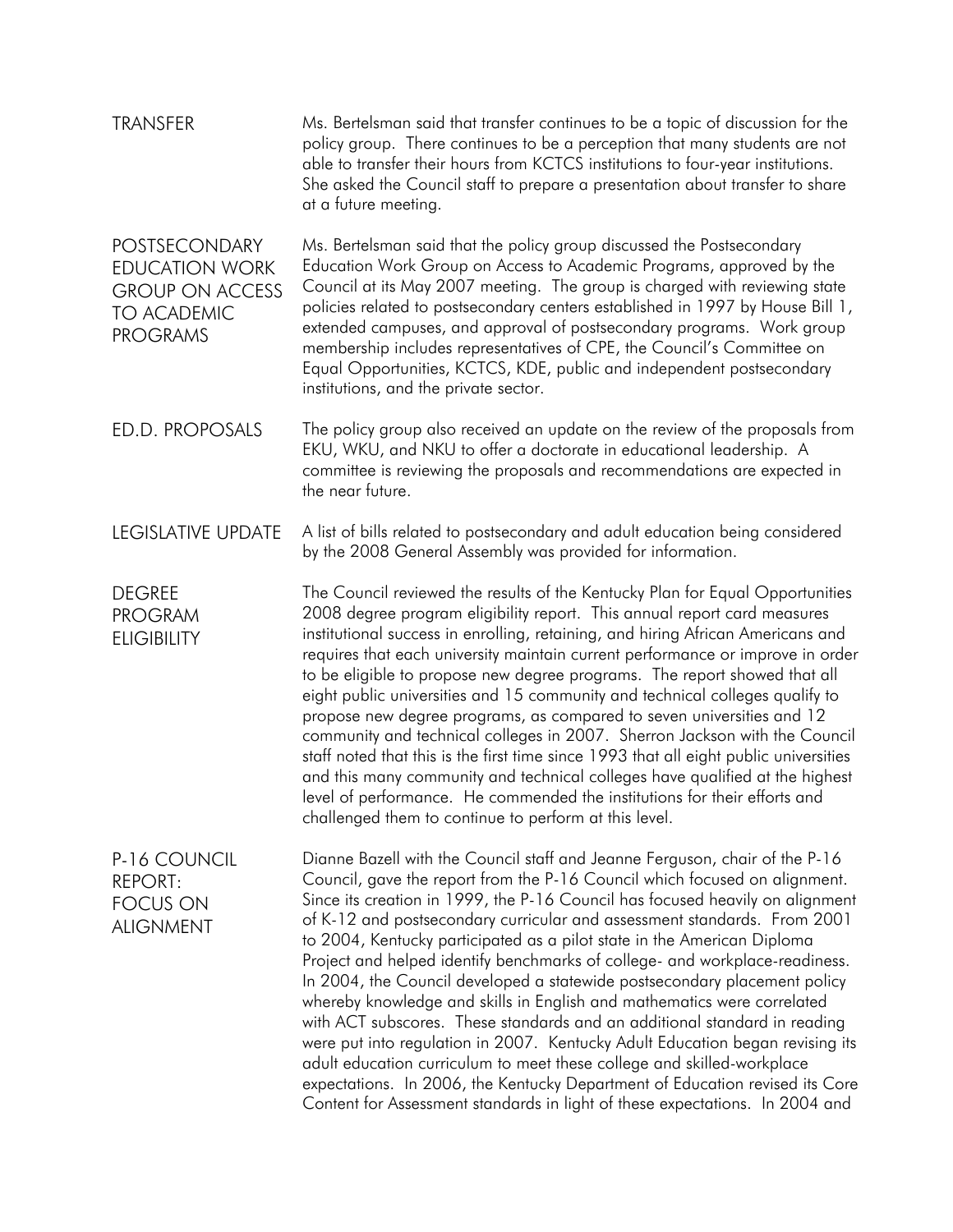|                                                      | 2006, the Council conducted a study of the effect of the CPE's minimum<br>admissions policy on college performance and was able to show that students<br>entering college with ACT subscores meeting the statewide threshold of<br>preparedness were approximately twice as likely to persist to the sophomore<br>year. With the statewide administration of the ACT beginning in spring 2008<br>Kentucky will have available student level learning assessment data calibrated<br>to college-readiness expectations from middle school through college<br>placement. In 2007, the CPE revised its High School Feedback Report format<br>and provided district principals and superintendents school-specific<br>information about their graduates' transition from high school to college. The<br>forum of the P-16 Council dramatically improved alignment of P-12 and<br>college readiness standards, and collaboration among agency leaders and<br>staff has never been greater; however, the chief issue facing the partner<br>agencies of the P-16 Council is the provision of cross-sector data capacity.                                                                                                                                                                                                                                                                                                                                                                                                                                                                                                                                                                                            |
|------------------------------------------------------|-------------------------------------------------------------------------------------------------------------------------------------------------------------------------------------------------------------------------------------------------------------------------------------------------------------------------------------------------------------------------------------------------------------------------------------------------------------------------------------------------------------------------------------------------------------------------------------------------------------------------------------------------------------------------------------------------------------------------------------------------------------------------------------------------------------------------------------------------------------------------------------------------------------------------------------------------------------------------------------------------------------------------------------------------------------------------------------------------------------------------------------------------------------------------------------------------------------------------------------------------------------------------------------------------------------------------------------------------------------------------------------------------------------------------------------------------------------------------------------------------------------------------------------------------------------------------------------------------------------------------------------------------------------------------------------------------------------|
| <b>COMMISSIONER</b><br>OF EDUCATION<br><b>REPORT</b> | Commissioner Draud reported that the Kentucky Board of Education is<br>concerned, like the Council, about the state's budget situation and possible<br>funding cuts to K-12. He said he is committed to as much funding as possible<br>to postsecondary education and also for elementary and secondary education<br>since he sees all sectors working together to improve education at all levels.<br>He said that beginning in 2009 student assessment tests will be given in May,<br>creating two to three additional weeks of instructional time. He discussed the<br>varying methods for calculating dropout rates and said that these different<br>methods impact the numbers.                                                                                                                                                                                                                                                                                                                                                                                                                                                                                                                                                                                                                                                                                                                                                                                                                                                                                                                                                                                                                        |
| <b>AFFORDABILITY</b><br><b>STUDY</b>                 | Mr. Cowgill said that the affordability study conducted by JBL Associates in<br>2005 is being updated. A report will be presented at the next meeting.                                                                                                                                                                                                                                                                                                                                                                                                                                                                                                                                                                                                                                                                                                                                                                                                                                                                                                                                                                                                                                                                                                                                                                                                                                                                                                                                                                                                                                                                                                                                                      |
| <b>PROJECT GRADUATE</b>                              | Sue Patrick, the Council's director of communications, gave a progress report<br>on Project Graduate, initiated in November 2007 to target adults with some<br>college but no degree. The first phase is focusing specifically on the more<br>than 11,000 adult Kentuckians who have earned 90 or more credit hours. All<br>of Kentucky's public institutions are participating in Project Graduate, and the<br>Council staff recently met with representatives from 11 independent AIKCU<br>member institutions to discuss their participation in this effort. The Project<br>Graduate outreach consists primarily of a direct mail effort and a Web<br>presence funded by the Council (www.ProjectGraduate.org). Each institution<br>is offering incentives to their former students to encourage them to finish their<br>degree. Incentives vary by institution and include tuition assistance,<br>application fee waivers, personal advising, and simplified admissions<br>paperwork. Each campus has designated a Project Graduate advocate to<br>ensure those who respond can take full advantage of incentives and quickly<br>navigate the admissions process. Since the announcement of Project<br>Graduate in November, the public interest in this initiative continues to rise.<br>Forty students have enrolled since the initiative began and four will graduate<br>this spring. The Council staff is continuing to work with Stamats, Inc., in<br>partnership with the institutions, to develop a comprehensive outreach plan to<br>reach adults with some college that will include a component to engage the<br>business community in providing incentives or support for their employees to |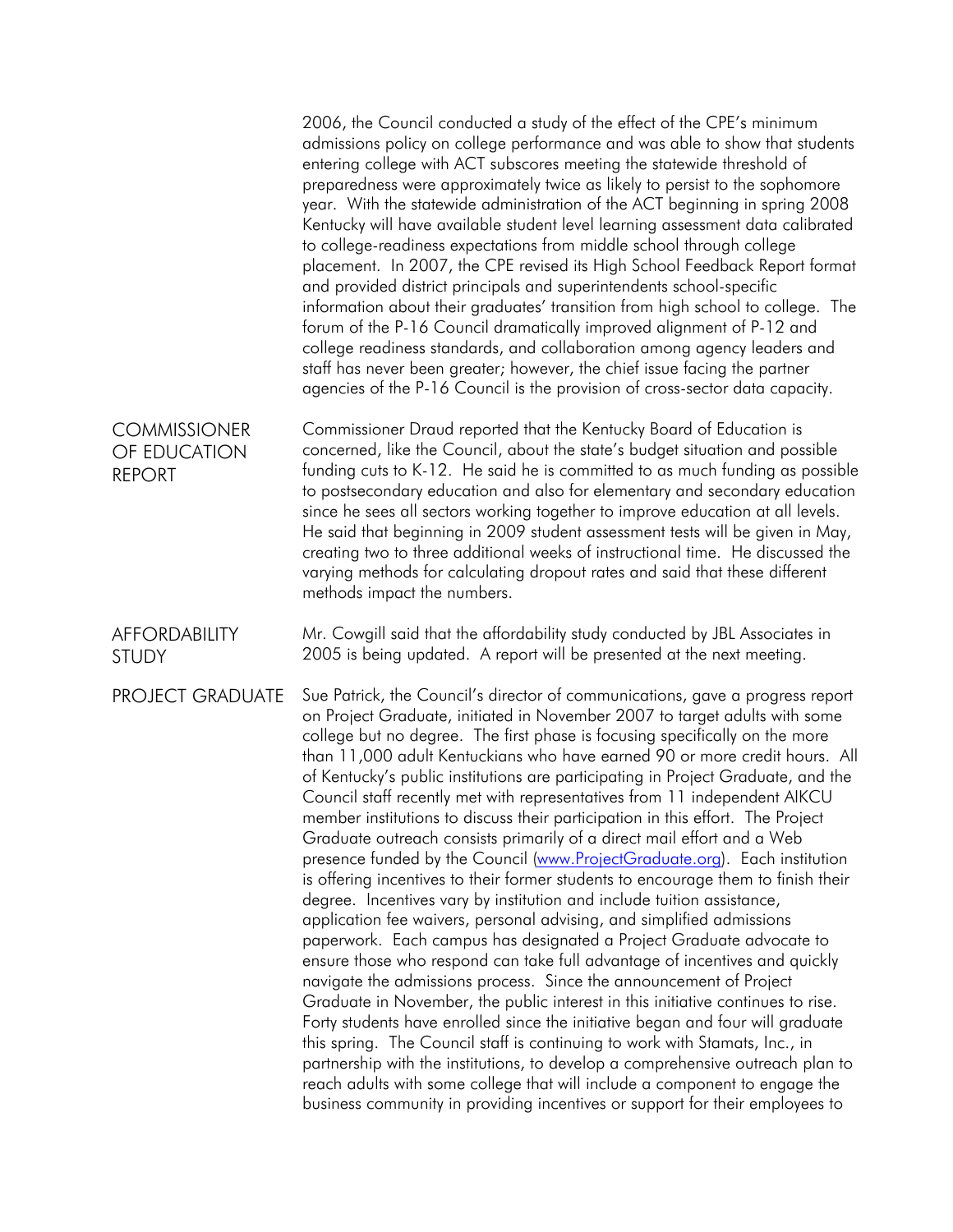complete their degrees.

## KENTUCKY ADULT LEARNER INITIATIVE

The Council will host the first-ever Kentucky Adult Learner Summit February 4 and 5. Representatives of Kentucky's public and independent colleges will examine issues and best practices that impact adult student success. As the kickoff event for the Kentucky Adult Learner Initiative led by the Council and funded by Lumina Foundation for Education, the summit will address the barriers that prevent adult learners from reaching their educational potential. Discussion topics include ways to improve academic and public policy, student services, financial aid, and marketing of postsecondary education to better meet their unique needs. This summit is the first step in Kentucky's efforts to address the needs of adult learners. Throughout 2008, the Council will convene policy work groups consisting of representatives from postsecondary and adult education, the General Assembly, state government agencies, business and industry, and Council members to draft policy recommendations to encourage more adults to pursue degrees. In conjunction with these policy efforts, the Council will provide each public university with \$50,000 to assess how adult-friendly their campuses are and make policy and organizational changes to address areas that need improvement. The Adult Learner Initiative also provides a significant opportunity to identify and address the particular needs of returning adults and GED graduates who want to progress in their education.

FALL 2007 ENROLLMENT Kentucky's public universities and community and technical colleges enrolled 212,994 students in fall 2007, a 3.2 percent increase over last fall and a 34.4 percent increase since postsecondary education reform began in fall 1998. KCTCS and Kentucky State University experienced the largest growth in undergraduate enrollment, up 7.3 percent and 7.2 percent over 2006, respectively. Undergraduate enrollment increased by 3.5 percent and firstprofessional enrollment rose 2.4 percent. Graduate enrollment remained relatively flat (+.6 percent), and public institutions saw a noticeable decrease in post-doctoral students with 11.7 percent fewer than last year. Enrollment in distance learning also continues to increase at public universities, with an 8 percent increase over last year and a 64.3 percent increase since 2000. Participation of KCTCS students in distance learning has increased even more significantly – 18.7 percent over 2006 and 81.9 percent since 2000. Enrollment of African American and Hispanic students is increasing at a faster rate than that of Caucasian students, including a 5.6 percent increase in enrollment of African Americans and a 9.1 percent increase in Hispanic enrollment over last fall.

## **STATEWIDE** DIVERSITY STUDY

Dr. Gary Orfield, principal investigator for the Harvard Civil Rights Project, currently located at the University of California Los Angeles, joined the meeting via Internet2 to provide an update on the status of the statewide diversity study, preliminary findings, and implications of the June 28 U.S. Supreme Court decision in Friends of McDonald v. Jefferson County School District. The study is scheduled to be completed June 30, 2008, and is intended to produce targeted research to inform diversity planning in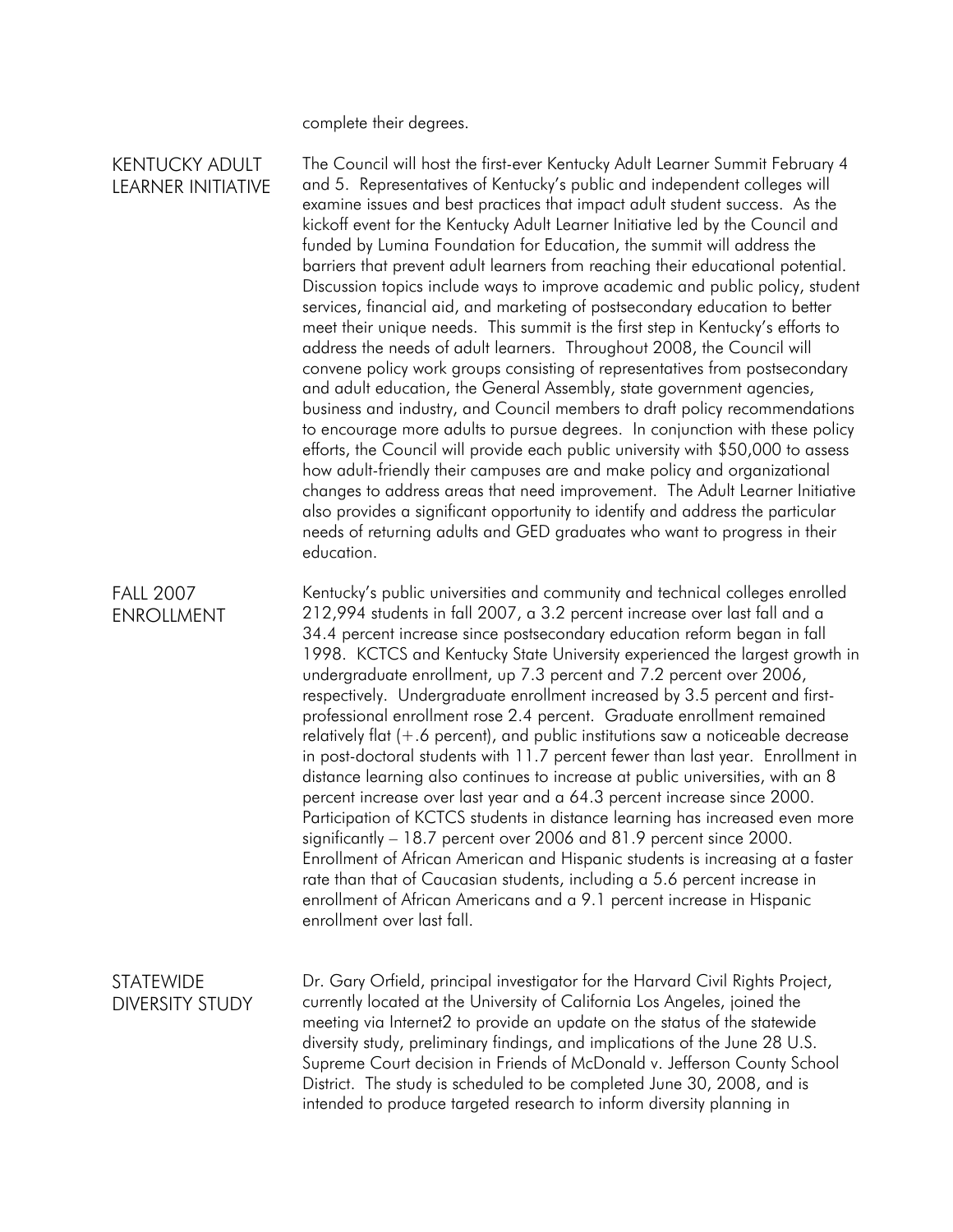Kentucky. The study will present recommendations on policies or changes in policy necessary at the Council and institutions to ensure that Kentucky complies with the standards articulated by the Supreme Court in the Michigan cases Grutter and Gratz, Kentucky law, and federal law. The U. S. Supreme Court ruling in Friends of McDonald v. Jefferson County School District explicitly excludes postsecondary education and allows Gratz and Grutter to remain the primary law.

STEM TASK FORCE A special meeting of the STEM Task Force will be held February 6 to review the strategic action plans developed by the STEM study groups. Legislators have been invited to attend the luncheon and to interact with STEM Task Force members regarding the eight recommendations in the task force report released in March 2007 entitled *Kentucky's STEM Imperative: Competing in the Global Economy*. This meeting is co-sponsored by the Council, the Midwestern Higher Education Compact (MHEC), and the Council of State Governments' Midwestern Office with funding from the Lumina Foundation for **Education** 

COUNTY PROFILES The Council staff recently released the *2008-10 Kentucky Postsecondary Education County Profiles*. This publication brings together information from state, federal, and private sources to illustrate the relationship between education, the economy, and social issues in Kentucky. It contains graphs, maps, and tables that highlight some of the Commonwealth's more critical issues such as poverty, unemployment, and Medicaid. Profiles for each county, area development district, and postsecondary education service region include a wealth of information, including educational attainment, college readiness and participation, employment by sector, undergraduate enrollment, and financial aid. The report is available on the Council's data portal at <http://cpe.ky.gov/info/county/default.htm>.

CPE CHAIR AND VICE CHAIR MOTION: On behalf of the Nominating Committee, Mr. Canafax moved that John Turner serve as chair and Dan Flanagan serve as vice chair for the term February 1, 2008, through January 31, 2009. Mr. Baker seconded the motion.

VOTE: The motion passed.

**COMMITTEE ASSIGNMENTS** Mr. Turner appointed Walter Baker, Peggy Bertelsman, Kevin Canafax, and Jim Skaggs to the Executive Committee for one-year terms ending January 2009. He appointed Jon Draud to the Quality and Accountability Policy Group and Donna Moore and Lisa Osborne to the Budget and Finance Policy Group. Phyllis Maclin will chair the Committee on Equal Opportunities and Walter Baker will serve as vice chair. Mr. Turner thanked Mr. Baker for his service as CEO chair for the past three years.

RESOLUTIONS Mr. Turner read resolutions honoring and commending Suvas Desai as a member of the Council. He also read a resolution thanking Allyson Handley. Dr. Handley is leaving the Council staff to become